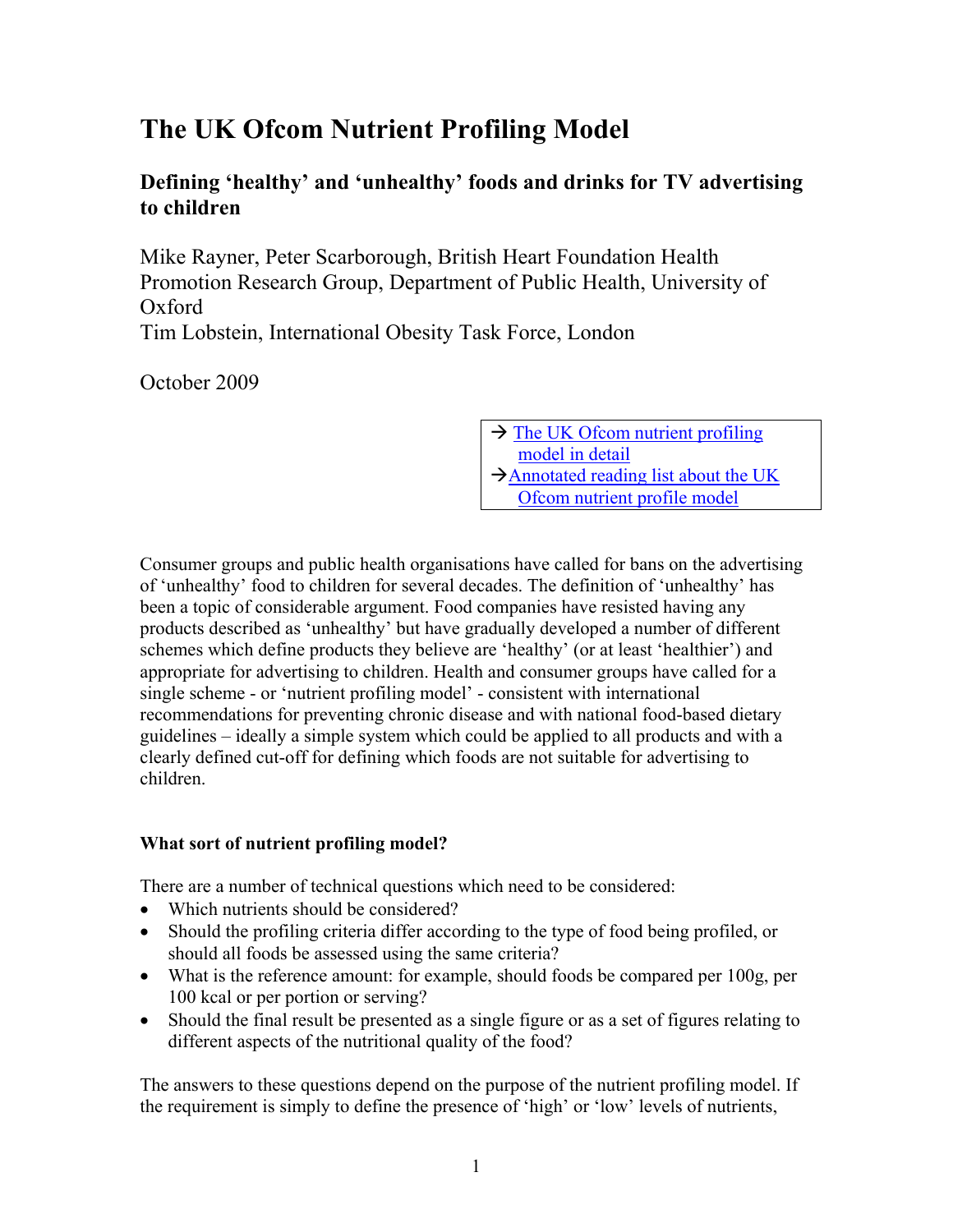then the methodological questions are fairly easily answered, and indeed nutrient profiling in this sense has been widely accepted for national and international legislation. Codex Alimentarius and various other bodies have defined threshold values for making 'high' and 'low' claims for nutrients in food products, per unit of food, and include specific requirements for presenting information on which a nutrient-related claim is made. A similar approach is used for claims which make comparisons such as a 'higher' or 'lower' level of a nutrient relative to similar foods.

An extension of these principles is to combine several different nutrients into a single score which can be used to show that a product is nutritionally better than another, similar one. For example, a manufacturer or retailer may promote a 'healthy eating' range, or a government or public health body may endorse a labelling scheme to identify 'better for you' products. Several schemes to identify healthier options within classes of foods are already available, such as the US manufacturers' *[Smart Choices](http://www.smartchoicesprogram.com/nutrition.html)* programme and the Swedish *Keyhole* [labelling scheme.](http://www.slv.se/upload/nfa/documents/food_regulations/Keyhole_2005_9.pdf)

In 2007 [a review](http://www.food.gov.uk/healthiereating/advertisingtochildren/nutlab/nutprofilereview/nutprofilelitupdatedec07) of nutrient profiling models commissioned by the UK Food Standards Agency identified over 40 different schemes. More schemes have been developed since then. They vary considerably in the nutrients they consider (ranging from just a few to over 70) and whether they use different criteria according to the type of food being profiled or whether all foods are assessed using the same criteria. The *Smart Choices* scheme has different criteria for 19 different food categories, the *Keyhole* scheme 26 food categories, and one scheme – used for the Australian Heart Foundation Tick Program has different criteria for more than 70 food categories. The schemes also vary in the reference amounts they are based upon, and in the measurement criteria they use to score the different aspects of nutritional quality.

For the purposes of defining foods suitable for advertising to children, nutrient profiling model needs to be relatively simple to understand and to apply. An ideal model uses easily-available information, it should take into account 'positive' elements (e.g. micronutrients, fruit, vegetables and dietary fibre) and 'negative' elements (e.g. saturated fats, salt/sodium and added sugars) and it should provide a single answer which lies on a single scale that runs from 'healthy' to 'unhealthy'.

#### **The UK model**

The UK regulator for broadcast media is the Office of Communications, usually called Ofcom, and in anticipation of new regulations to control advertising to children, it requested advice on how to profile the nutrients in foods in order to judge their suitability for advertising to children. In response, the UK Food Standards Agency commissioned the British Heart Foundation Health Promotion Research Group at Oxford University to carry out a research programme to develop a nutrient profiling model. The development of the model has been well-documented [elsewhere.](http://www.food.gov.uk/foodlabelling/researchandreports/nutrientprofiles) The model was formally passed to Ofcom at the end of 2005 and has subsequently been incorporated into a regulation which prohibits advertising of specified food and beverages during children's programmes and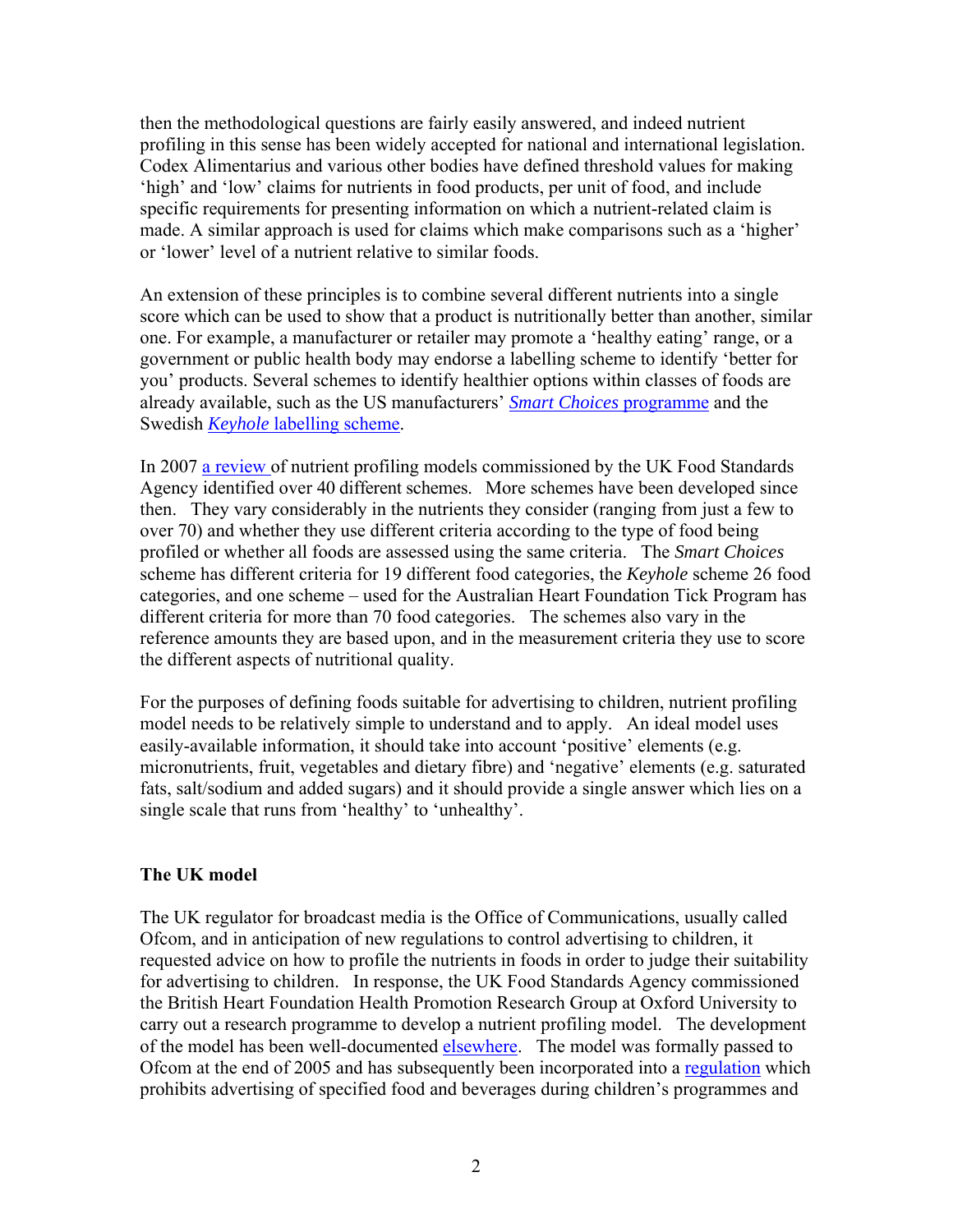programmes for which children under the age of 16 years form a disproportionate part of the audience.

In the development of the model, various prototypes were compared with each other and with a set of foods categorised for their compliance with healthy eating guidelines. This was first done relatively informally by a small 'expert group' consisting of academic nutritionists and representatives from industry, consumer organisations and public health bodies, but then more formally using an on-line survey of professional nutritionists in the UK. [The survey](http://www.food.gov.uk/multimedia/pdfs/npreportsept05.pdf) asked the nutritionists to assess 40 foods for their 'healthiness'. The 40 foods were randomly drawn from 120 different food products representative of the UK diet. The professionals' ratings were compared with the ratings obtained from the prototype models.

The best prototype model showed a close correlation with the professional ratings of r-0.80 (95% CI 0.73-0.86). In this model, a single score based on a set of 'negative' indicators (energy, saturated fat, sugars and sodium) is counter-balanced by a score based on 'positive' indicators (protein, fibre and 'fruit, vegetables and nuts'). The protein score was found to be a good indicator of a range of micronutrients that would otherwise merit inclusion in the model. All measurement criteria were per 100 grams. The final model included various refinements to allow for some anomalous foods: in particular the protein score was disallowed if the score for 'fruit, vegetables and nuts' was too low.

The model generates a final single score which determines whether the food can be advertised to children. Two threshold levels were set: one threshold for all food products and another for beverages.

Note that the model uses a 100g measure rather than actual serving size. This is justified on the basis that the model is designed to measure the nutritional quality of the food regardless of the way it is eaten. Using a 'per serving' approach would have been possible but to do so introduces several difficulties, not least of which is the fact that serving sizes and consumption patterns are an individual matter and cannot be standardised, especially across different age groups.

Early prototypes of the model gave a score for added sugars (technically non-milk extrinsic sugars), but this was later replaced with a score for total sugar, a move which received substantial support from food manufacturers who said they faced technical difficulties in analysing added sugars and that information on total sugars is a requirement of UK (based on European) food labelling legislation. The contribution of foods high in natural sugars to a balanced diet is addressed through the inclusion of criteria for protein (in which dairy products usually score well) and for fruit and vegetables.

Early prototypes also gave scores for calcium, iron and n-3 poly-unsaturated fatty acids but these were later replaced with a score for protein, primarily to make scoring foods easier (protein levels are required by food labelling legislation but calcium, iron and n-3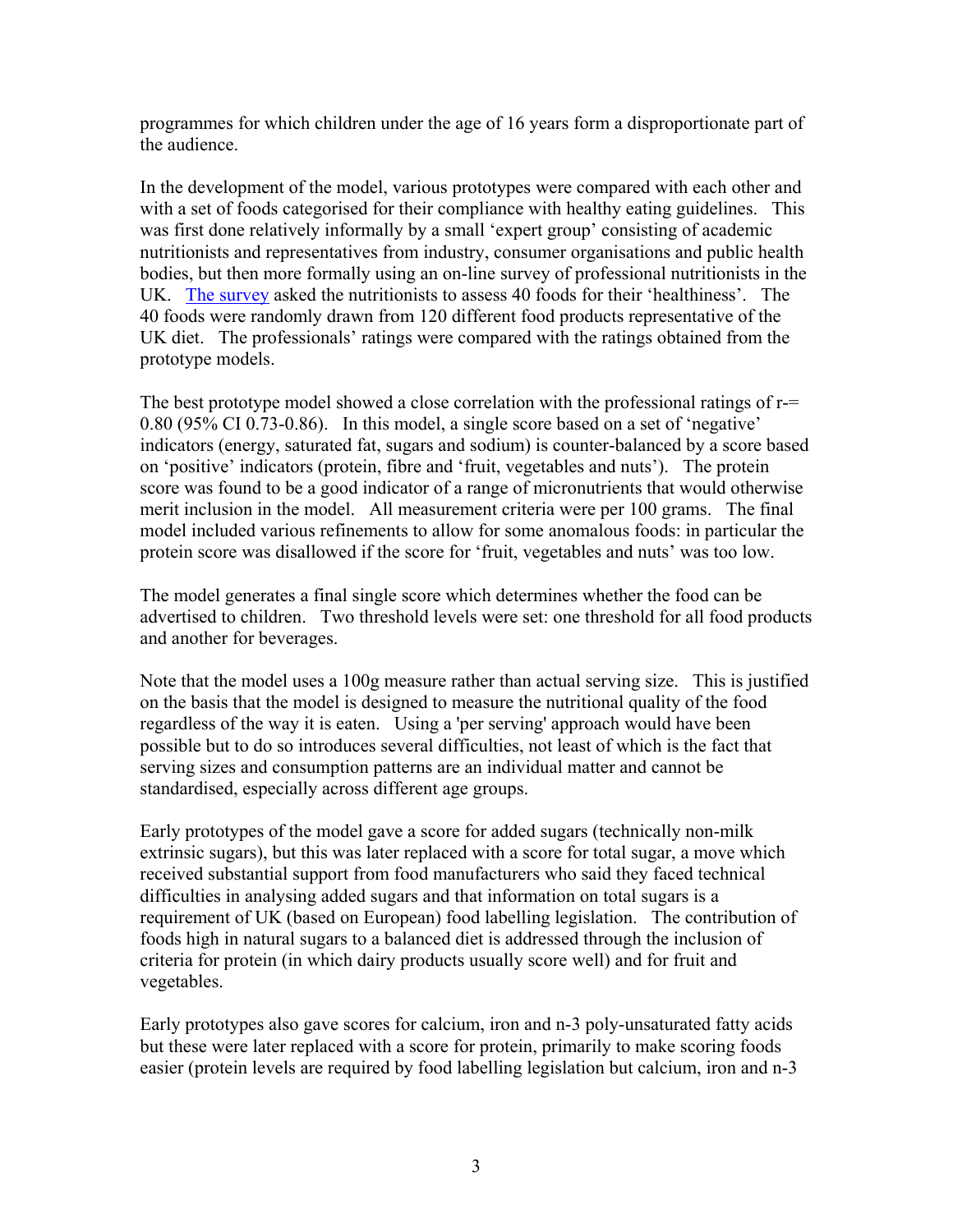polyunsaturated fatty acid levels are not) but also because prototype models which gave a score for protein rather than the other three nutrients gave similar results.

Subsequent to the adoption of the model the British Heart Foundation Health Promotion Research Group have further investigated the validity of the model - and in particular have shown that people in the UK who have less healthy diets consume more of their calories in the form of foods defined as less healthy by the model.

The model was developed for the regulation of food advertising in the UK, and was tested on a range of foods in UK national databases. For use outside the UK the model should be assessed using relevant national food databases, and for international use it should be assessed on a broad range of products from different national cuisines.

#### **Added value and further applications of nutrient profiling**

A clear consequence of using nutrient profiling as a means of assessing eligibility for marketing is that the profiling scheme becomes a driver for product reformulation. Processed foods that fail to meet the criteria permitting their advertising to children might benefit from reformulation, enabling the manufacturer to continue to advertise them. For example, most breakfast cereals promoted on children's television are high in sugar, and some are also high in salt. It is hoped that the controls in marketing may stimulate manufacturers to produce products that are lower in sugar and salt, thereby avoiding the advertising restrictions.

Although developed for restrictions on marketing through broadcast media, the model also has the potential to be used as the basis for developing regulations for non-broadcast advertising and promotion – for example for product placements in films or for internet advertising.

Nutrient profiling models could clearly support a wide range of public health initiatives. They are already used extensively as the basis of food labelling schemes. Note however that the front-of-pack 'traffic light' labelling scheme recommended for use by the UK Food Standards Agency uses a different nutrient profiling scheme than the one that has been developed for restrictions on marketing of foods to children. The three 'traffic light' colours indicate high, medium and low levels, for each of four nutrients: fat, saturated fats, sugars and salt/sodium. Nutrient profiling could also be used to support labelling in catering outlets, where, for example, traffic light signalling could help customers select healthier items from menus in advance of ordering their food.

In order to prevent poor quality foods from being promoted with health claims on the basis of a single 'good' ingredient, nutrient profiling can be used to decide if a food is sufficiently 'healthy' to be allowed to carry a health claim. The government body responsible for health claims regulation in Australia and New Zealand (Food Standards Australia New Zealand) has adapted the UK Ofcom model for assessing whether foods should be allowed to carry health claims. Their site includes a [calculator](http://www.foodstandards.gov.au/foodmatters/healthnutritionandrelatedclaims/nutrientprofilingcal3499.cfm) that returns a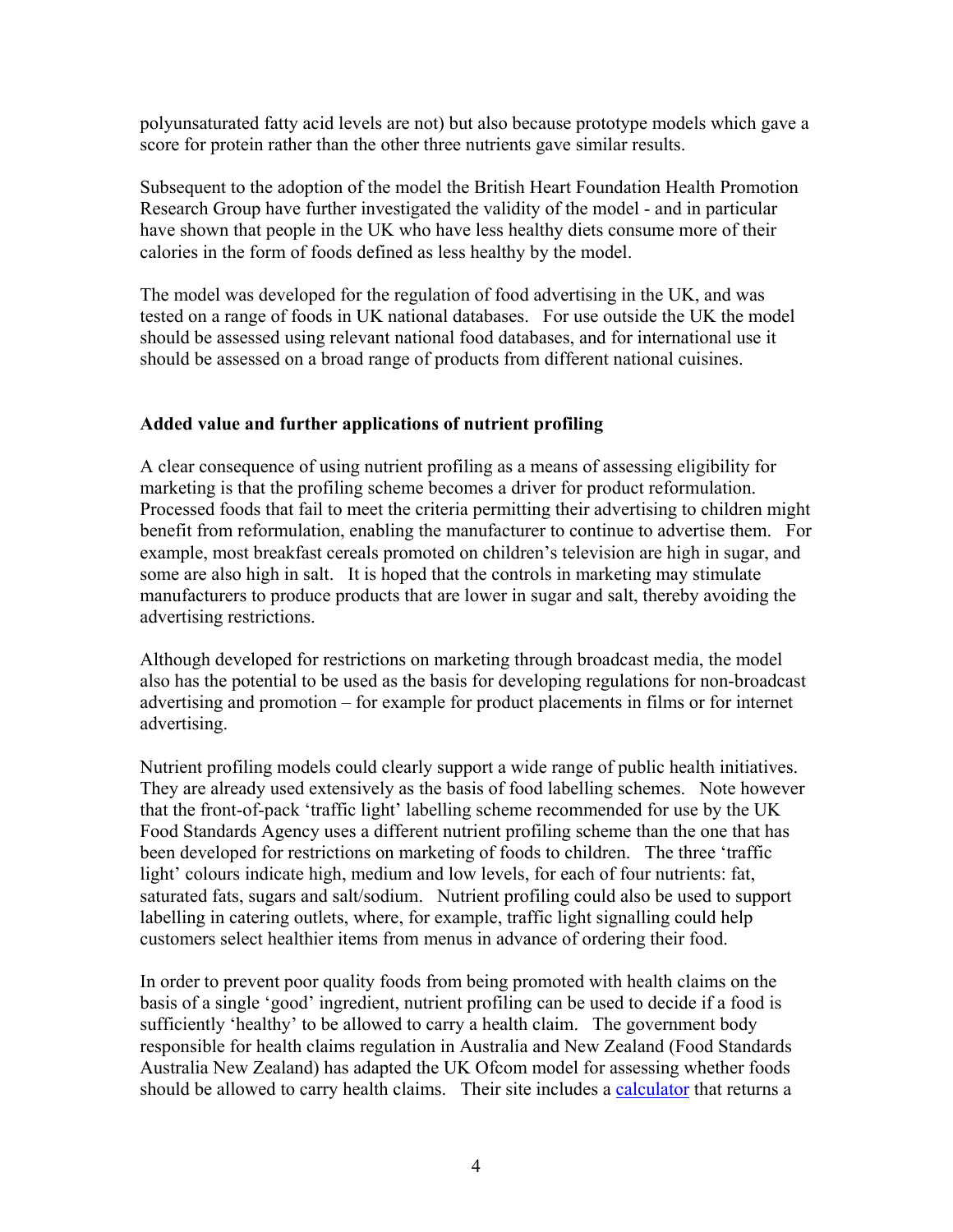score from the model. The European Commission is also in the process of developing a nutrient profiling scheme that would define which foods are allowed to carry a permitted health claim.

The use of nutrient profiling can be extended to contractual relationships: for example the quality criteria for products supplied for school meal services and institutional catering in the workplace, health sector, armed service, prisons and elderly care could include nutritional profiling standards, which in turn could be used for contract compliance and for health impact assessments of meal service policies.

Fiscal policies designed to benefit public health may, if they are considered appropriate, also benefit from using nutrient profiling as an assessment tool. One criticism made of the suggestion to impose a tax on foods such as soft drinks and snack foods is the difficulty of administering the tax because of the problem of defining what constitutes a soft drink, a snack food, etc. Nutrient profiling provides a method for categorising foods for taxation or subsidy. A taxation system based on nutrient profiling would also encourage manufacturers to reformulate their recipes and adjust their product portfolio.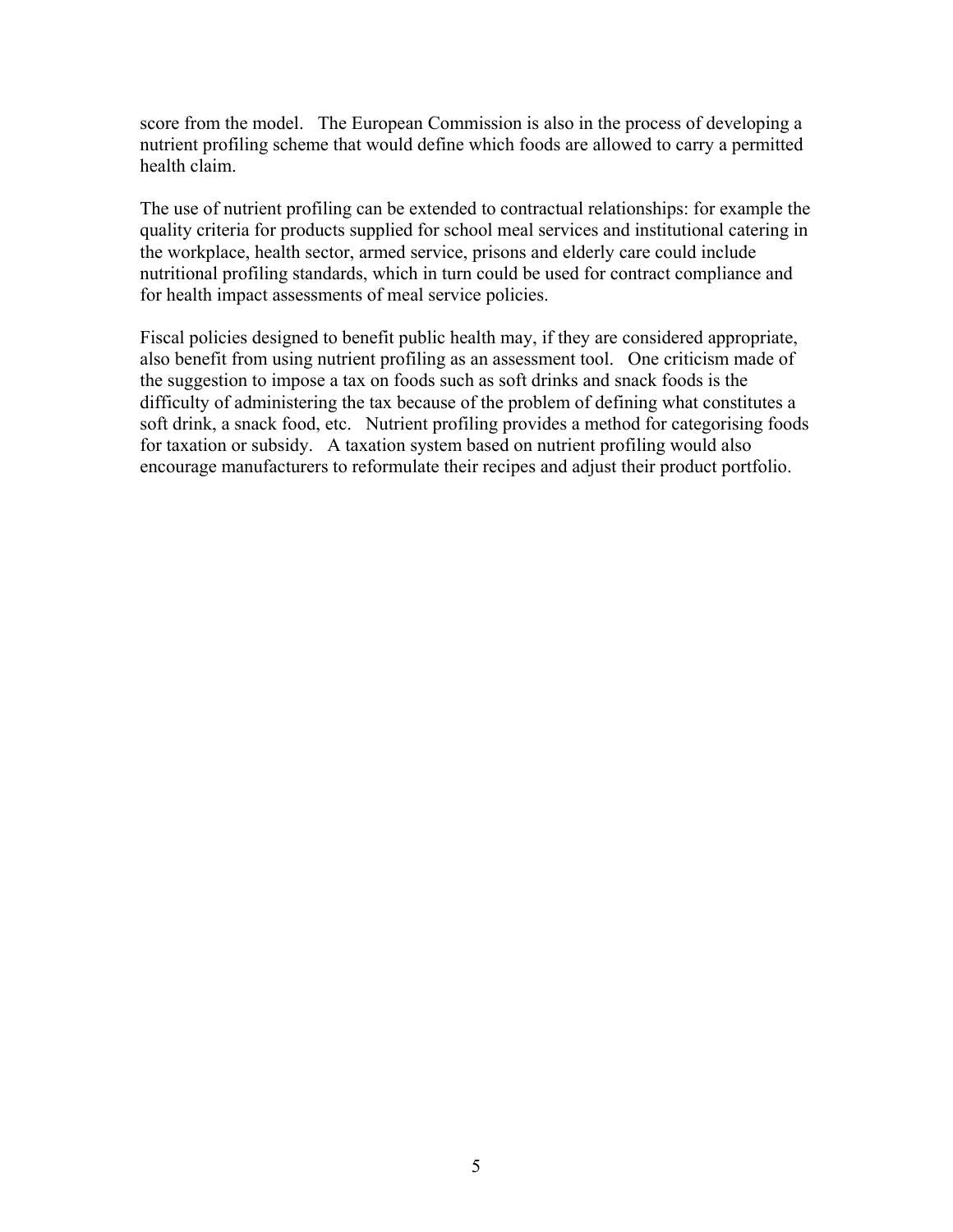#### <span id="page-5-0"></span>**The UK Ofcom nutrient profiling model in detail**

The model provides a single score for any given food product, based on calculating the number of points for 'negative' nutrients which can be offset by points for 'positive' nutrients. Points are allocated on the basis of the nutritional content in 100g of a food or drink.

There are three steps to working out the overall score for the food or drink.

## **1. Calculate the total 'A' points**

A maximum of ten points can be awarded for each ingredient (energy, saturated fat, sugar and sodium). The total 'A' points are the sum of the points scored for each ingredient.

Total 'A' points = [points for energy] + [points for saturated fat] + [points for sugars] + [points for sodium]

| <b>Points</b>    | Energy (kJ) | Sat Fat (g) | <b>Total Sugar (g)</b> | Sodium (mg) |
|------------------|-------------|-------------|------------------------|-------------|
| $\boldsymbol{0}$ | < 335       | $\leq$ 1    | $\leq 4.5$             | $\leq 90$   |
| $\mathbf{1}$     | >335        | >1          | >4.5                   | >90         |
| $\overline{2}$   | >670        | >2          | >9                     | >180        |
| 3                | >1005       | >3          | >13.5                  | >270        |
| $\overline{4}$   | >1340       | >4          | >18                    | >360        |
| 5                | >1675       | >5          | >22.5                  | >450        |
| 6                | >2010       | $>6$        | >27                    | >540        |
| $\overline{7}$   | >2345       | >7          | >31                    | >630        |
| 8                | >2680       | >8          | >36                    | >720        |
| 9                | >3015       | >9          | >40                    | > 810       |
| 10               | >3350       | >10         | >45                    | >900        |

If a food or drink scores 11 or more 'A' points then it cannot score points for protein unless it also scores 5 points for fruit, vegetables and nuts.

## **2. Calculate the total 'C' points**

A maximum of five points can be awarded for each ingredient. The total 'C' points are the sum of the points for each ingredient (note that you should choose one or other of the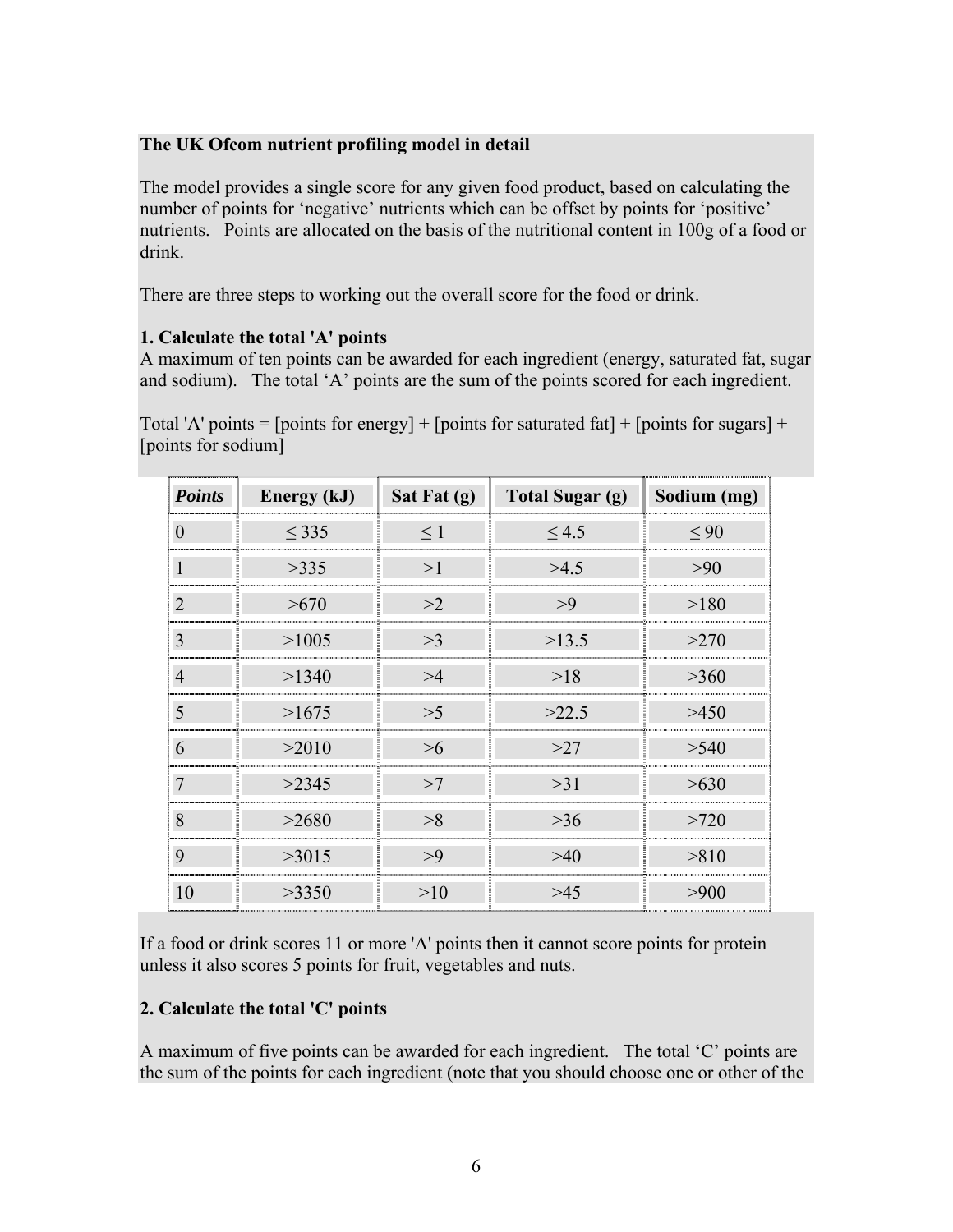dietary fibre columns according to how the fibre content of the food or beverage was calculated).

Total 'C' points  $=$  [points for fruit, vegetables and nut content]  $+$  [points for fibre (either NSP or  $AOAC$ ] + [points for protein]

NB [Guidance o](http://www.foodstandards.gov.uk/multimedia/pdfs/nutprofpguide.pdf)n scoring fruit, vegetables and nut content is available from the Food Standards Agency.

| <b>Points</b> | Fruit, Veg<br>$\&$ Nuts $(\% )$ | <b>NSP Fibre</b><br>(ջ) | or AOAC<br>Fibre $(g)$ | Protein (g) |
|---------------|---------------------------------|-------------------------|------------------------|-------------|
|               | ~10                             | ${}_{\leq 0.7}$         | $\leq 0.9$             | 1.6         |
|               | >40                             | >0.7                    | >0.9                   | >1.6        |
|               | >6()                            | >14                     | >19                    | >3.2        |
|               |                                 | >2.1                    | >2.8                   | >4.8        |
|               |                                 | >2.8                    | >3.7                   | >64         |
|               |                                 | >3.5                    | >47                    | $\geq$ 0    |

## **3. Calculate the overall score**

If a food scores less than 11 'A' points then the overall score is calculated as follows: Overall score = [total 'A' points] minus [total 'C' points].

If a food scores 11 or more 'A' points but scores 5 points for fruit, vegetables and nuts then the overall score is calculated as follows: Overall score = [total 'A' points] minus [total 'C' points]

If a food scores 11 or more 'A' points but also scores less than 5 points for fruit, vegetables and nuts then the overall score is calculated without reference to the protein value, as follows:

Overall score = [total 'A' points] minus [fibre points + fruit, vegetables and nuts points only]

The model can be adjusted to take account of changes in public health nutritional policy. Within the model any threshold can be defined according to the judgment of the policy makers and their scientific advisers. For the purposes of the advertising controls introduced in the United Kingdom:

 a **food** is classified as 'less healthy' where it scores **4 points or more**, and a **drink** is classified as 'less healthy' where it scores **1 point or more**.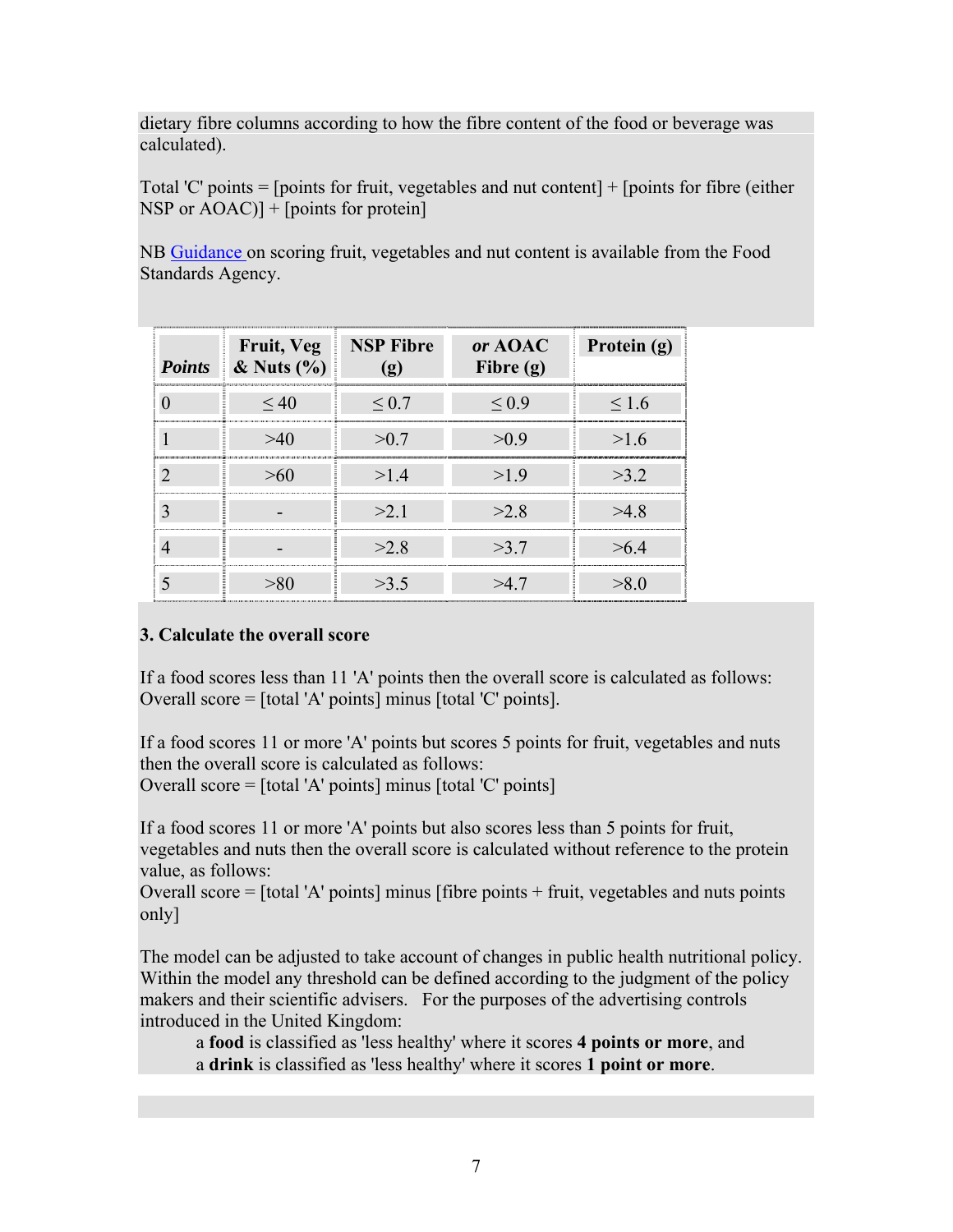There are a number of frequently asked questions about how to use the model to calculate scores for products. One of the most frequently asked questions is: 'What counts as a food and what as a drink?' For the purpose of the model a drink is defined as 'any liquid food, excluding oils, soups, condiments (vinegar, salad cream etc) and dressings.'

Answers to other questions such as 'Should scores be calculated for products as eaten or as sold?', 'How do you calculate the scores for foods where nutritional information is provided by volume rather than weight?' and worked examples are available in technical [advice](http://www.food.gov.uk/multimedia/pdfs/techguidenutprofiling.pdf) provided by the Food Standards Agency.

The model can be adjusted so that points for foods and drinks fall on a scale from 1 to 100 where 1 is the least healthy and 100 is the most healthy product using a simple formula: NEW SCORE =  $(-2)$ \*OLD SCORE + 70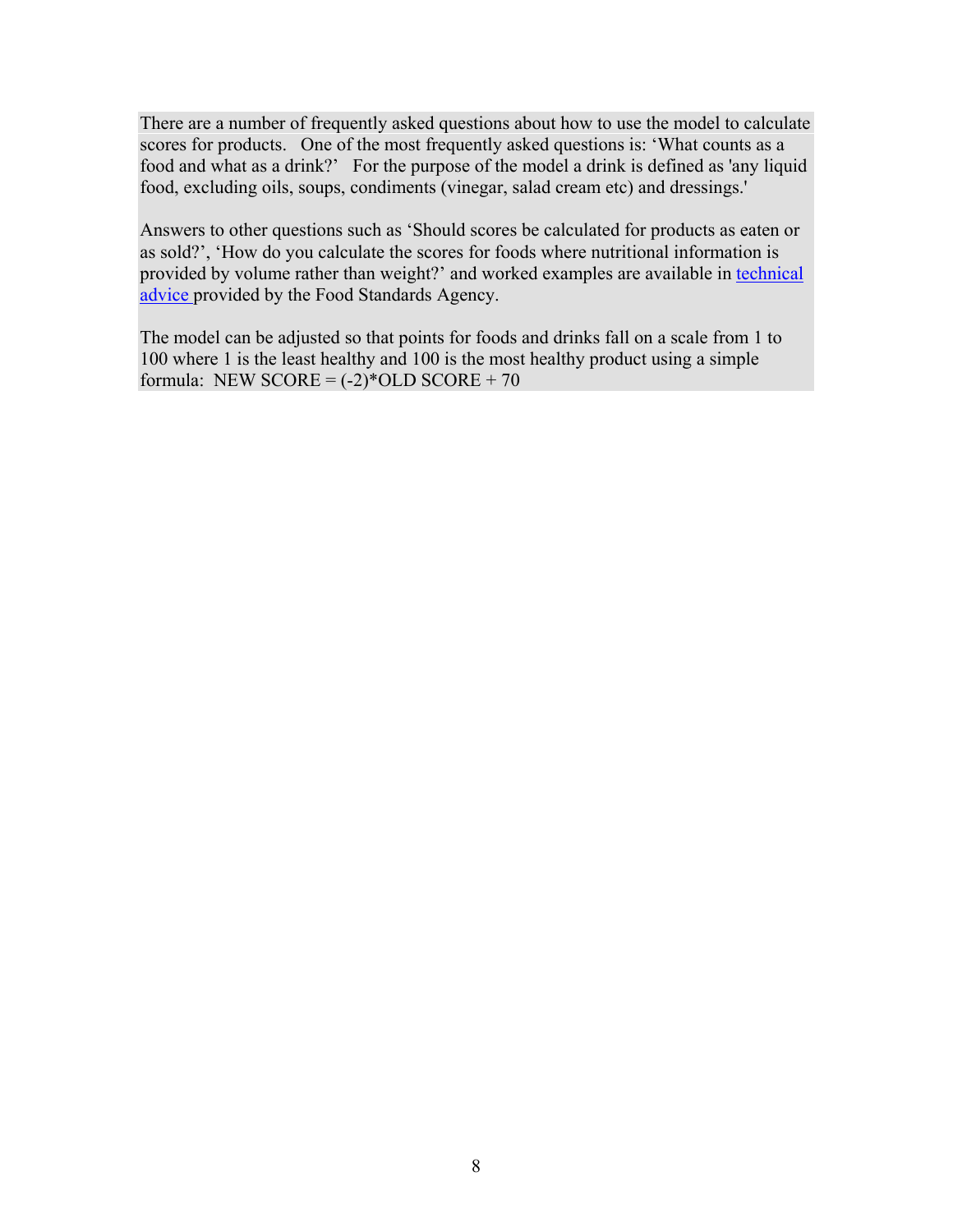The table below gives an indication of how the model categorises foods.

| Foods that can be advertised (points $\leq 4$ )<br>for foods; $\leq 1$ for drinks) | Foods that cannot be advertised (score $\geq$ 4<br>for foods; score $\geq 1$ for drinks) |  |
|------------------------------------------------------------------------------------|------------------------------------------------------------------------------------------|--|
| Wholemeal and white bread                                                          | Potato crisps including low fat                                                          |  |
| Muesli and wheat biscuit cereal with no                                            | Most breakfast cereals                                                                   |  |
| added sugar                                                                        | Cheddar cheese, half and full fat                                                        |  |
| Fresh fruit                                                                        | Butter and margarine                                                                     |  |
| Most nuts                                                                          | Most sausages and burgers                                                                |  |
| Takeaway salads with no dressing or<br>croutons                                    | Raisins and sultanas                                                                     |  |
| Most brands of baked beans                                                         | Cookies                                                                                  |  |
| Some brands of baked oven chips                                                    | Confectionary                                                                            |  |
| Some brands of chicken nuggets                                                     | French fries                                                                             |  |
| Fish fingers                                                                       | Peanut butter                                                                            |  |
| Chicken breast                                                                     | Mayonnaise, reduced and full calorie                                                     |  |
| Unsweetened fruit juice                                                            | Most pizzas                                                                              |  |
| Skimmed, semi-skimmed and whole milk                                               | Sweetened milkshakes                                                                     |  |
| Diet cola                                                                          | Cola and other carbonated sweetened drinks                                               |  |

## **Examples of foods that can and cannot be advertised according to the UK Ofcom nutrient profiling model**

Note that some of these classifications depend on the particular recipe for the product.

Source: Annex II of [Rayner M, Scarborough P, Boxer A, Stockley L. Nutrient profiles:](http://www.food.gov.uk/multimedia/pdfs/nutprofr.pdf)  [Development of final model. London: Food Standards Agency, 2005.](http://www.food.gov.uk/multimedia/pdfs/nutprofr.pdf)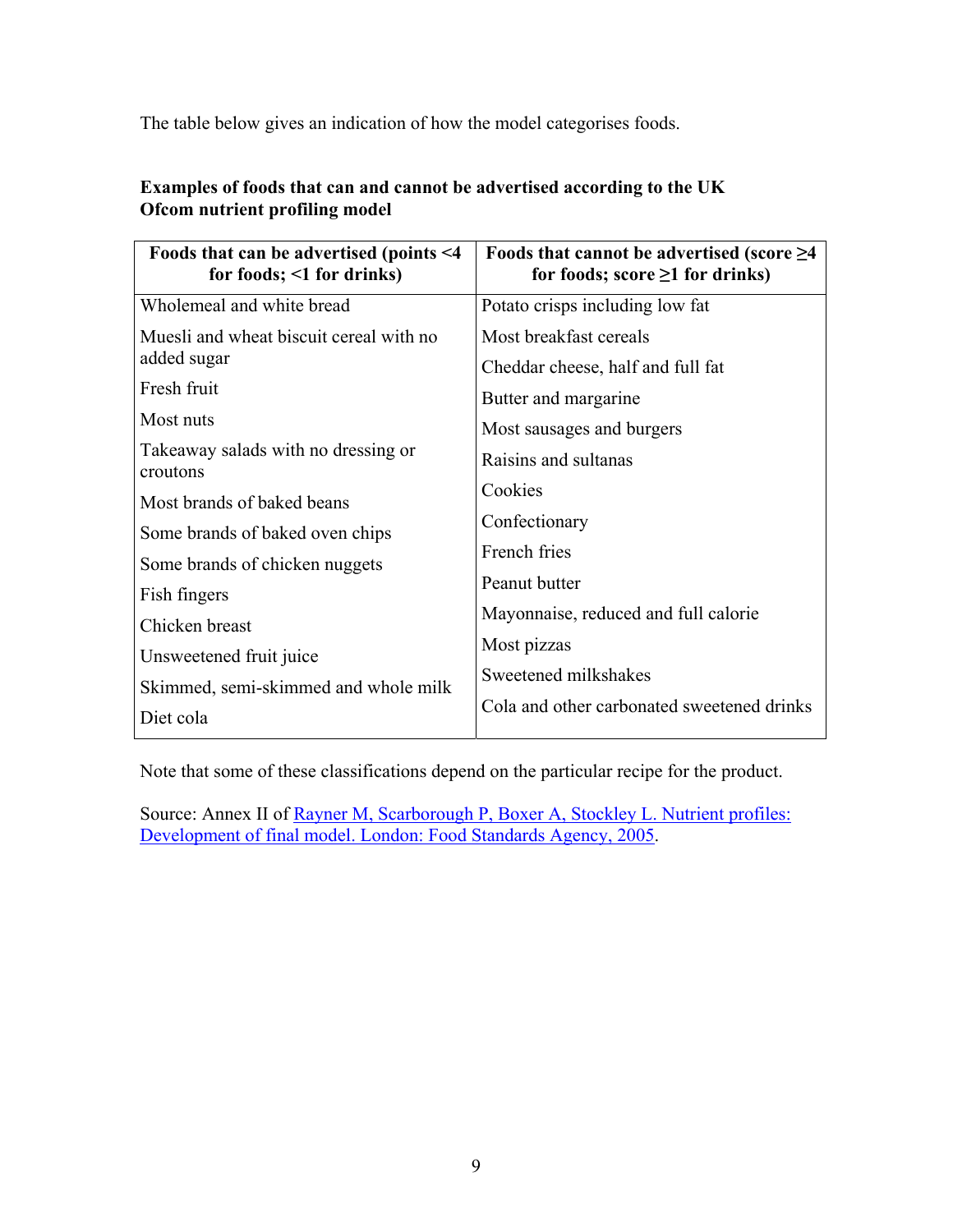## <span id="page-9-0"></span>**Annotated reading list about the UK Ofcom nutrient profile model**

#### **The history of the model.**

*These reports describe the development of the UK Ofcom nutrient profiling model.* 

- 1. Rayner M, Scarborough P, Stockley L. Nutrient Profiles: Options for definitions for use in relation to food promotion and children's diets. London: Food Standards Agency, 2004.<http://www.food.gov.uk/multimedia/pdfs/nutrientprofilingfullreport.pdf>
- 2. Stockley L. Report on a scientific workshop to assess the Food Standards Agency's proposed approach to nutrient profiling. London: Food Standards Agency, 2005. <http://www.food.gov.uk/multimedia/pdfs/nutprofworkshop250205.pdf>
- 3. Rayner M, Scarborough P, Stockley L, Boxer A. Nutrient Profiles: Further refinement and testing of model SSCg3d. London: Food Standards Agency, 2005. <http://www.food.gov.uk/multimedia/pdfs/npreportsept05.pdf>
- 4. Rayner M, Scarborough P, Boxer A, Stockley L. Nutrient profiles: Development of final model. London: Food Standards Agency, 2005. <http://www.food.gov.uk/multimedia/pdfs/nutprofr.pdf>

*The model was agreed at a board meeting of the UK Food Standards Agency held on 13th October 2005. See the minutes of this meeting*  [http://www.food.gov.uk/aboutus/ourboard/boardmeetings/boardmeetings2005/boardmeeting](http://www.food.gov.uk/aboutus/ourboard/boardmeetings/boardmeetings2005/boardmeeting101305/boardminutes131005) [101305/boardminutes131005](http://www.food.gov.uk/aboutus/ourboard/boardmeetings/boardmeetings2005/boardmeeting101305/boardminutes131005)

*And Ofcom agreed to use the model in February 2007. See* Office of communications. Television Advertising of Food and Drink Products to Children Final statement. London: Ofcom, 2007.

[http://www.ofcom.org.uk/consult/condocs/foodads\\_new/statement/statement.pdf](http://www.ofcom.org.uk/consult/condocs/foodads_new/statement/statement.pdf)

*In 2007 the UK Food Standards Agency set up an Independent Review Panel to assess 'the effectiveness of the nutrient profiling model at differentiating foods on the basis of their nutrient composition'. As part of that review the BHF Health Promotion Research Group was commissioned to carry out a review of nutrient profiling models. See:* 

5. Stockley L, Rayner M, Kaur A . Nutrient profiles for use in relation to food promotion and children's diet: Update of 2004 literature review. London: Food Standards Agency, 2008. [http://www.food.gov.uk/healthiereating/advertisingtochildren/nutlab/nutprofilereview/n](http://www.food.gov.uk/healthiereating/advertisingtochildren/nutlab/nutprofilereview/nutprofilelitupdatedec07) [utprofilelitupdatedec07](http://www.food.gov.uk/healthiereating/advertisingtochildren/nutlab/nutprofilereview/nutprofilelitupdatedec07)